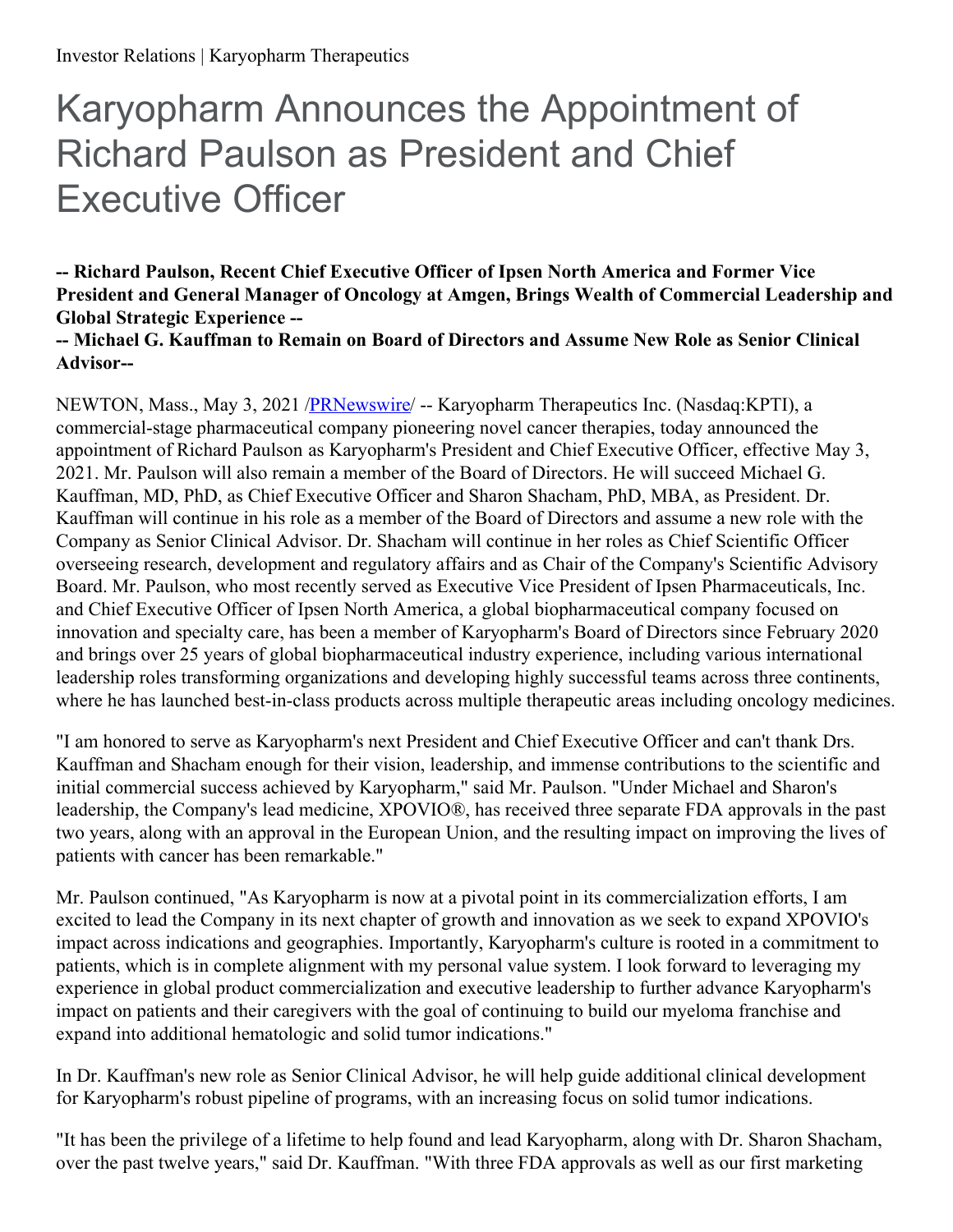authorization in Europe, I believe now more than ever that flawless commercial execution will be imperative for Karyopharm to achieve its long-term goals. Having worked closely with Richard over the past year, I am confident that he is extremely well positioned to lead Karyopharm as we continue the important work ahead for the Company. Richard has a tremendous track record of success in leading commercial companies and I look forward to working with him as our Company's next CEO."

"Mr. Paulson is a passionate, highly accomplished biopharmaceutical leader whose understanding of the commercial oncology space will be critical to Karyopharm as we seek to expand our commercial reach," said Barry Greene, Karyopharm's lead independent director and Chair of the Nominating, Corporate Governance & Compliance Committee. "Having worked directly with Richard as a fellow Board member, we are thrilled to have him take on an even greater role as Karyopharm's next Chief Executive Officer and on behalf of the entire Board, I would like thank both Michael and Sharon for their tremendous leadership and dedication to Karyopharm's past and future success."

## **About Richard Paulson**

Mr. Paulson has served as a member of Karyopharm's Board of Directors since February 2020. He was previously an Executive Vice President of Ipsen Pharmaceuticals, Inc. and Chief Executive Officer of Ipsen North America, a global biopharmaceutical company focused on innovation and specialty care in areas of oncology, neuroscience and rare diseases, from February 2018 to May 2021. Mr. Paulson previously worked at Amgen for 10 years holding varying leadership positions across Europe and North America, including Vice President and General Manager of Amgen's U.S. Oncology Business Unit, and prior to that served as the Vice President of Marketing for Amgen's U.S. Oncology Business, General Manager of Amgen Germany, and General Manager of Amgen Central & Eastern Europe. Prior to Amgen, Mr. Paulson held a number of global leadership positions at Pfizer Inc., including serving as General Manager of Pfizer South Africa and Pfizer Czech Republic. Mr. Paulson also previously held a variety of sales, marketing, and market access roles with increasing seniority at GlaxoWellcome in Canada. Mr. Paulson has an MBA from the University of Toronto, Canada and an undergraduate degree in commerce from the University of Saskatchewan, Canada.

## **About Karyopharm Therapeutics**

Karyopharm Therapeutics Inc. (NASDAQ: KPTI) is a commercial-stage pharmaceutical company pioneering novel cancer therapies and dedicated to the discovery, development, and commercialization of first-in-class drugs directed against nuclear export for the treatment of cancer and other diseases. Karyopharm's Selective Inhibitor of Nuclear Export (SINE) compounds function by binding with and inhibiting the nuclear export protein XPO1 (or CRM1). Karyopharm's lead compound, XPOVIO® (selinexor), is approved in the U.S. in multiple hematologic malignancy indications, including in combination with Velcade® (bortezomib) and dexamethasone for the treatment of adult patients with multiple myeloma after at least one prior therapy, in combination with dexamethasone for the treatment of adult patients with heavily pretreated multiple myeloma and as a monotherapy for the treatment of adult patients with relapsed or refractory diffuse large Bcell lymphoma. NEXPOVIO® (selinexor) has also been granted conditional marketing authorization in combination with dexamethasone for adult patients with heavily pretreated multiple myeloma by the European Commission. In addition to single-agent and combination activity against a variety of human cancers, SINE compounds have also shown biological activity in models of neurodegeneration, inflammation, autoimmune disease, certain viruses and wound-healing. Karyopharm has several investigational programs in clinical or preclinical development. For more information, please visit [www.karyopharm.com](http://www.karyopharm.com).

#### **Forward-Looking Statements**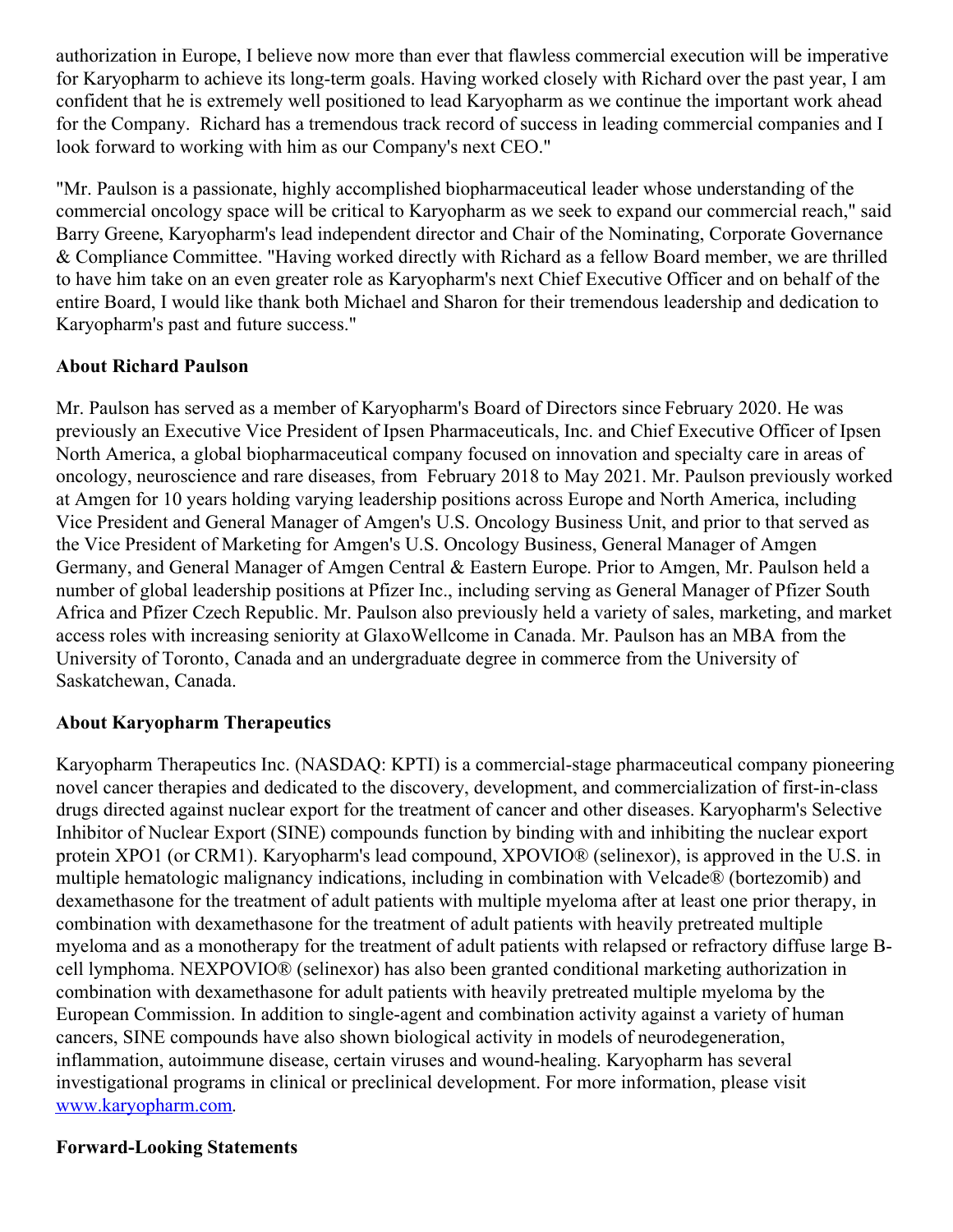This press release contains forward-looking statements within the meaning of The Private Securities Litigation Reform Act of 1995. Such forward-looking statements include those regarding Karyopharm's expectations and plans relating to XPOVIO for the treatment of adult patients with relapsed or refractory multiple myeloma or relapsed or refractory diffuse large B-cell lymphoma; commercialization of XPOVIO or any of its drug candidates and the commercial performance of XPOVIO; submissions to, and the review and potential approval of selinexor by, regulatory authorities, including the Company's regulatory strategy, the anticipated availability of data to support such submissions, timing of such submissions and actions by regulatory authorities and the potential availability of accelerated approval pathways; the expected design of the Company's clinical trials; and the therapeutic potential of and potential clinical development plans for Karyopharm's drug candidates, especially selinexor. Such statements are subject to numerous important factors, risks and uncertainties, many of which are beyond Karyopharm's control, that may cause actual events or results to differ materially from Karyopharm's current expectations. For example, there can be no guarantee that Karyopharm will successfully commercialize XPOVIO; that regulators will grant confirmatory approval in the European Union based on the BOSTON study in adult patients with multiple myeloma; or that any of Karyopharm's drug candidates, including selinexor, will successfully complete necessary clinical development phases or that development of any of Karyopharm's drug candidates will continue. Further, there can be no guarantee that any positive developments in the development or commercialization of Karyopharm's drug candidate portfolio will result in stock price appreciation. Management's expectations and, therefore, any forward-looking statements in this press release could also be affected by risks and uncertainties relating to a number of other factors, including the following: the risk that the COVID-19 pandemic could disrupt Karyopharm's business more severely than it currently anticipates, including by negatively impacting sales of XPOVIO, interrupting or delaying research and development efforts, impacting the ability to procure sufficient supply for the development and commercialization of selinexor or other product candidates, delaying ongoing or planned clinical trials, impeding the execution of business plans, planned regulatory milestones and timelines, or inconveniencing patients; the adoption of XPOVIO in the commercial marketplace, the timing and costs involved in commercializing XPOVIO or any of Karyopharm's drug candidates that receive regulatory approval; the ability to obtain and retain regulatory approval of XPOVIO or any of Karyopharm's drug candidates that receive regulatory approval; Karyopharm's results of clinical trials and preclinical studies, including subsequent analysis of existing data and new data received from ongoing and future studies; the content and timing of decisions made by the U.S. Food and Drug Administration and other regulatory authorities, investigational review boards at clinical trial sites and publication review bodies, including with respect to the need for additional clinical studies; the ability of Karyopharm or its third party collaborators or successors in interest to fully perform their respective obligations under the applicable agreement and the potential future financial implications of such agreement; Karyopharm's ability to enroll patients in its clinical trials; unplanned cash requirements and expenditures; development or regulatory approval of drug candidates by Karyopharm's competitors for products or product candidates in which Karyopharm is currently commercializing or developing; and Karyopharm's ability to obtain, maintain and enforce patent and other intellectual property protection for any of its products or product candidates. These and other risks are described under the caption "Risk Factors" in Karyopharm's Annual Report on Form 10-K for the year ended December 31, 2020, which was filed with the Securities and Exchange Commission (SEC) on February 24, 2021, and in other filings that Karyopharm may make with the SEC in the future. Any forward-looking statements contained in this press release speak only as of the date hereof, and, except as required by law, Karyopharm expressly disclaims any obligation to update any forward-looking statements, whether as a result of new information, future events or otherwise.

XPOVIO® is a registered trademark of Karyopharm Therapeutics Inc. Velcade® is a registered trademark of Takeda Pharmaceutical Company Limited.

#### **Contacts:**

*Investors:*